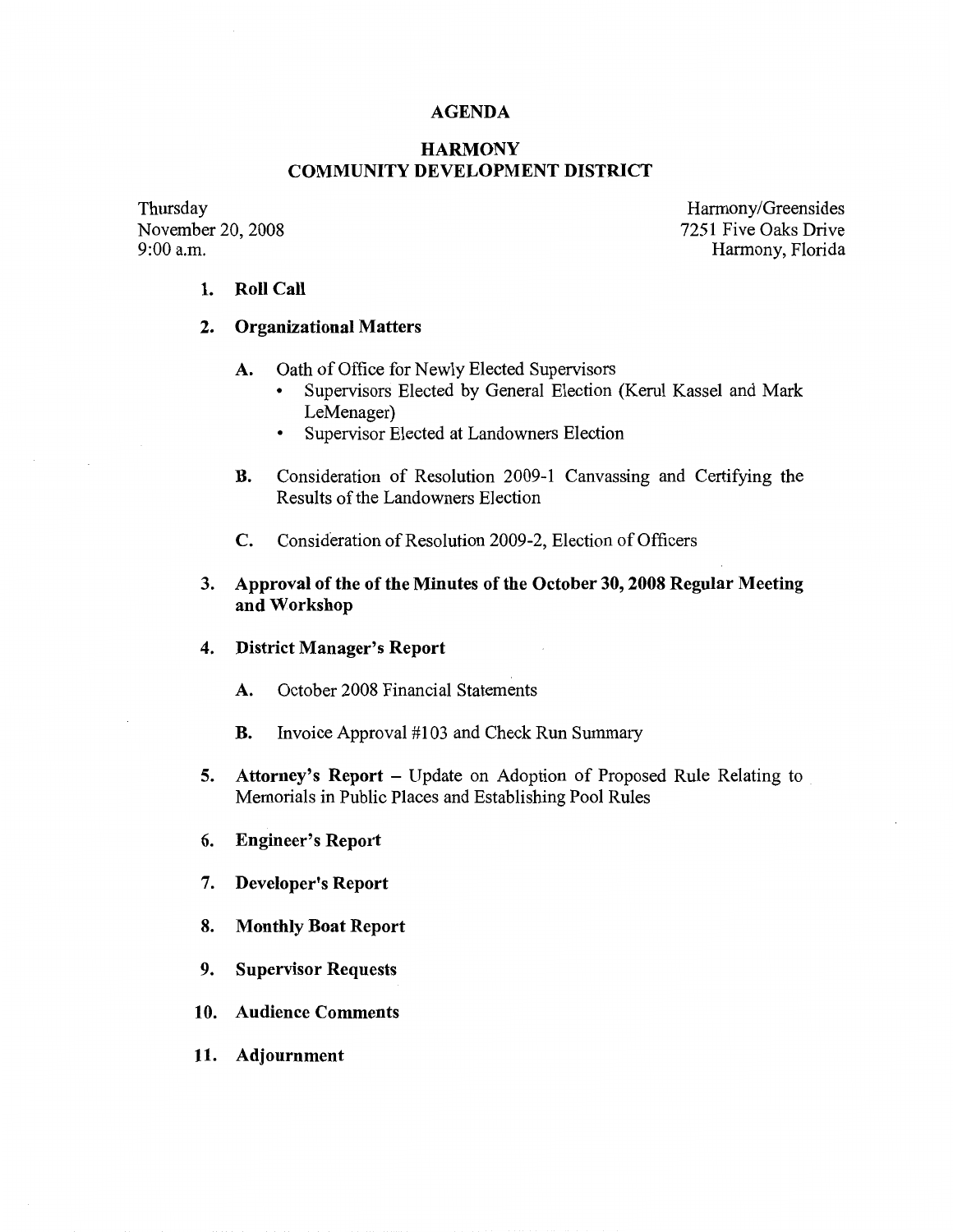# **MINUTES OF MEETING HARMONY COMMUNITY DEVELOPMENT DISTRICT**

The regular meeting of the Board of Supervisors of the Harmony Community Development District was held Thursday, October 30, 2008, at 9:00 a.m. at 7251 Five Oaks Drive, Harmony, Florida.

Present and constituting a quorum were:

| Robert D. Evans |   | Chairman      |
|-----------------|---|---------------|
| Greg Golgowski  |   | Vice Chairman |
| James O'Keefe   | ٠ | Supervisor    |
| Ken Peach       |   | Supervisor    |
| Nancy Snyder    |   | Supervisor    |
|                 |   |               |

Also present were:

Gary Moyer Tim Qualls Steve Boyd Brenda (Wright) Burgess Todd Haskett Shad Tome Residents and members of the public

Manager: Moyer Management Group Attorney: Young, van Assenderp Engineer: Miller, Einhouse, Rymer & Boyd Moyer Management Group Harmony Development Company Harmony Development Company

#### **FIRST ORDER OF BUSINESS**

#### **Roll Call**

Mr. Evans called the meeting to order at 9:05 a.m.

Mr. Evans called the roll and stated a quorum was present for the meeting.

# **SECOND ORDER OF BUSINESS Approval of the Minutes of the September 25,**

**2008, Meeting** 

Mr. Evans reviewed the minutes of the September 25, 2008, regular meeting and requested for any additions, correction, or deletions.

Ms. Snyder stated on page 6, third paragraph from bottom, *"stated using it"* should be *"started using it."* 

Mr. Qualls stated on page 5, first paragraph, the sentence *"By putting in the agreement that the District is responsible for any requirements of that Act, even though we think there are no such requirements ... "* should read *"By adding this language, the School Board potentially creates liability on the part of the District."* On the bottom of page 5, the second to last sentence should read *"The way I read it is that the onus of the Act is on the School Board."*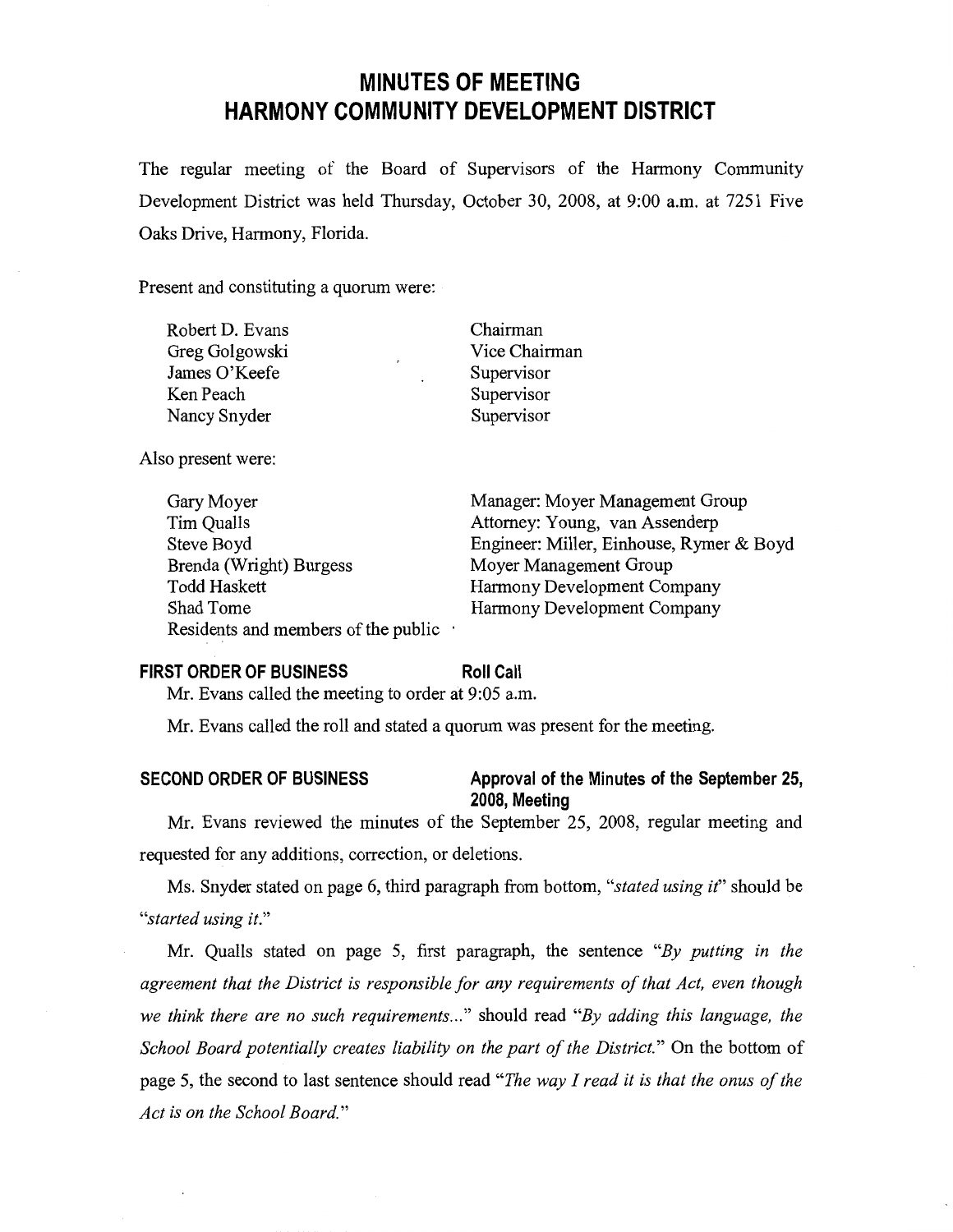**Mr.** Evans stated on page 9 second full paragraph, the third sentence should read "I *do not think that is the right location."* In the fifth sentence, the word "hard" should be *"heard."* On page 12, the third paragraph from bottom should read *"We can convey to the HOA at a cost."* 

> On MOTION by Mr. O'Keefe, seconded by Ms. Snyder, with all in favor, approval was given to the minutes of the September 25, 2008 meeting, as amended

#### **THIRD ORDER OF BUSINESS A. Financial Statements District Manager's Report**

Mr. Moyer reviewed the financial statements, included in the agenda packet and available for public review in the District Office during normal business hours.

Mr. Moyer stated the District's financial statements for the fiscal year ended September 30, represent the activities of the District for the fiscal year. We budgeted \$1.488 million and collected \$1.5 million in revenues, which is about \$15,000 over what we anticipated. The majority of that was interest earnings on our accounts. Although it was not very significant, it still resulted in collecting more monies than were budgeted. On the administrative side, we budgeted \$211,000 in expenses and spent \$182,000, so we were under budget in this category by \$28,000. On landscaping, we were under budget by \$32,000. Utilities were under budget by \$13,000. For operation and maintenance, we were under budget by \$6,400. All this means is we have excess revenues of \$117,000, which when added to the prior years' fund balance of \$221,000; we ended the year with a \$338,000 fund balance. When the auditors perform the audit, there will be some adjustments to these for accruals and payables, but this is a good indication of where we are at the end of the fiscal year. As a Board you are to be complimented for running this District and bringing these expenditures in under budget and yet undertaking a few programs during the year that were not budgeted for that we were able to fund.

Mr. Evans stated there may be other invoices outstanding that are anticipated to be received for services performed during September but have not been paid yet. Those invoices will be charged against the fund balance, so it will be another month before we know what that amount really is.

Mr. Moyer stated that is correct, but I do not expect them to be significant.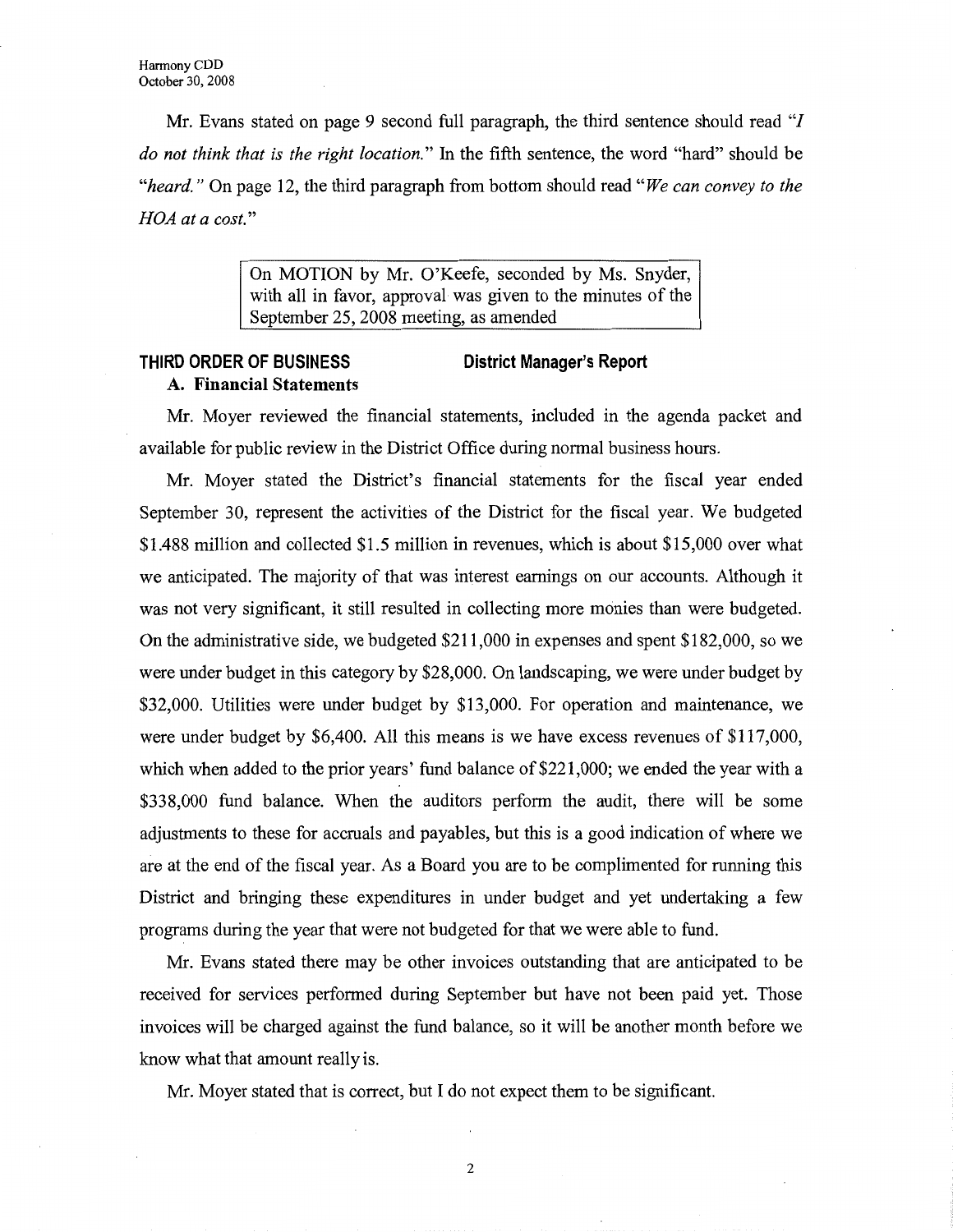Mr. Evans stated we do not budget for carry-forward surplus because we do not know. Next month we will know if we have about a cumulative total of \$330,000 that can be applied to operations and maintenance and not debt service.

Mr. Moyer stated that is correct. Debt service has its own budget and I was referring strictly to the general fund for operation and maintenance.

Mr. Evans stated in the past we used these similar funds to establish an operating account that we used for an emergency fund, such as a hurricane or other special needs the District has that were unforeseeable. It was more of a catastrophic type fund.

Mr. Moyer stated we do not encumber as we do not receive tax revenues until December, so about \$175,000 of the fund balance is carried forward from year to year to cover the first-quarter operating expenses. The true excess is the difference between \$330,000 and \$175,000.

Mr. Evans stated as I recall, we established a first-quarter operating account so we had some funds there.

Mr. Moyer stated that is correct.

Mr. Evans stated as our budget grows, to be able to cover the expenses for the first quarter, that amount will also increase in order to pay these bills during those first few months of the fiscal year. For the first quarter operating expenses, we budgeted \$175,000 and the overall budget for the year is \$1.5 million. We will need almost \$400,000 from a timing standpoint. The additional revenue we may have when you add those to the existing fund balance, should be enough to carry forward. It is not disposable income.

Mr. Moyer stated that is correct.

#### **B. Invoice Approval #102 and Check Run Summary**

Mr. Moyer reviewed the invoices and check summary and requested approval.

Mr. Peach stated there is invoice from Waste Management with a past due balance from REW for a dumpster pull. They are indicating in our check run to pay the current amount rather than the past due amount. That does not reflect on us since it is not our invoice, but I want everyone to be aware that for whatever reason, they are not paying the past due amount. It is being billed to REW so it is not our responsibility, but we may want to monitor this.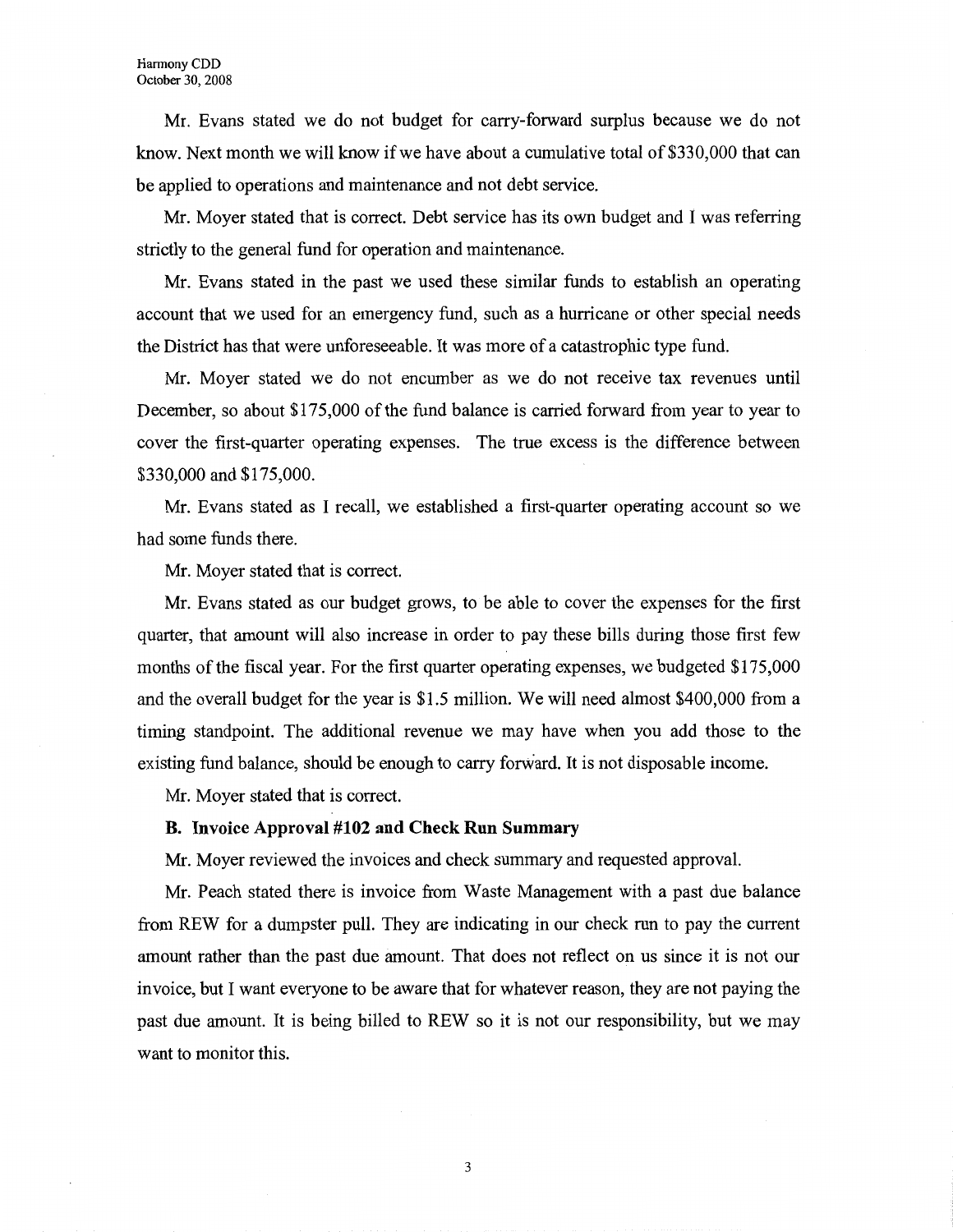On MOTION by Mr. Peach, seconded by Mr. O'Keefe, with all in favor, approval was given to the invoices as presented.

**FOURTH ORDER OF BUSINESS Attorney's Report - Update on contract negotiations for school use of the Swim Club facilities** 

Mr. Qualls stated pursuant to the Board's direction, I met with Sam Henderson who is the Contract Administrator for the School Board. We had a good discussion, and the District and the School Board came to terms on the liability issue. There was language dealing with the Jessica Lunsford Act, which could have raised some potential liability on the District, however we did not find any such language within the Act, so this language was removed. The School Board approved the contract and it has been executed. This completes the project.

Mr. Qualls stated I was asked by the Board to look into the lighting requirements for the swimming pool. I distributed a memorandum to the Board. Rule 68E-99.008(8) of the Florida Administrative Code says there can be no swimming at night unless there are three foot candles of light, there is no glare, and someone swimming can see all parts of the pool without any glare. If all of those requirements are not met, there can be no swimming at night.

Mr. Qualls stated regarding the draft donation policy, we took Mr. Golgowski's draft and studied other donation policies, such as universities and other entities who have developed policies for this. We will discuss this policy in more detail at the workshop after this meeting.

Mr. Evans asked can the pools be lit appropriately and still satisfy the dark sky compliance requirements?

Mr. Haskett responded I did some research and I do not know what the lumens or wattage would be, but there are dark sky compliant lights that will light the pool area. However, I do not know the number of lights it will take as they have to be four feet from the pool edge. There are some LED options and solar-powered lights.

Mr. Evans stated it says the bottom has to be lighted.

Mr. Haskett stated it is currently lit with in-water lighting.

Mr. Evans stated we understand what the legal requirements are, and we need to see if we can adapt it to the dark sky requirements. I would like for you to evaluate this further. Then we can make a determination on whether or not to move forward.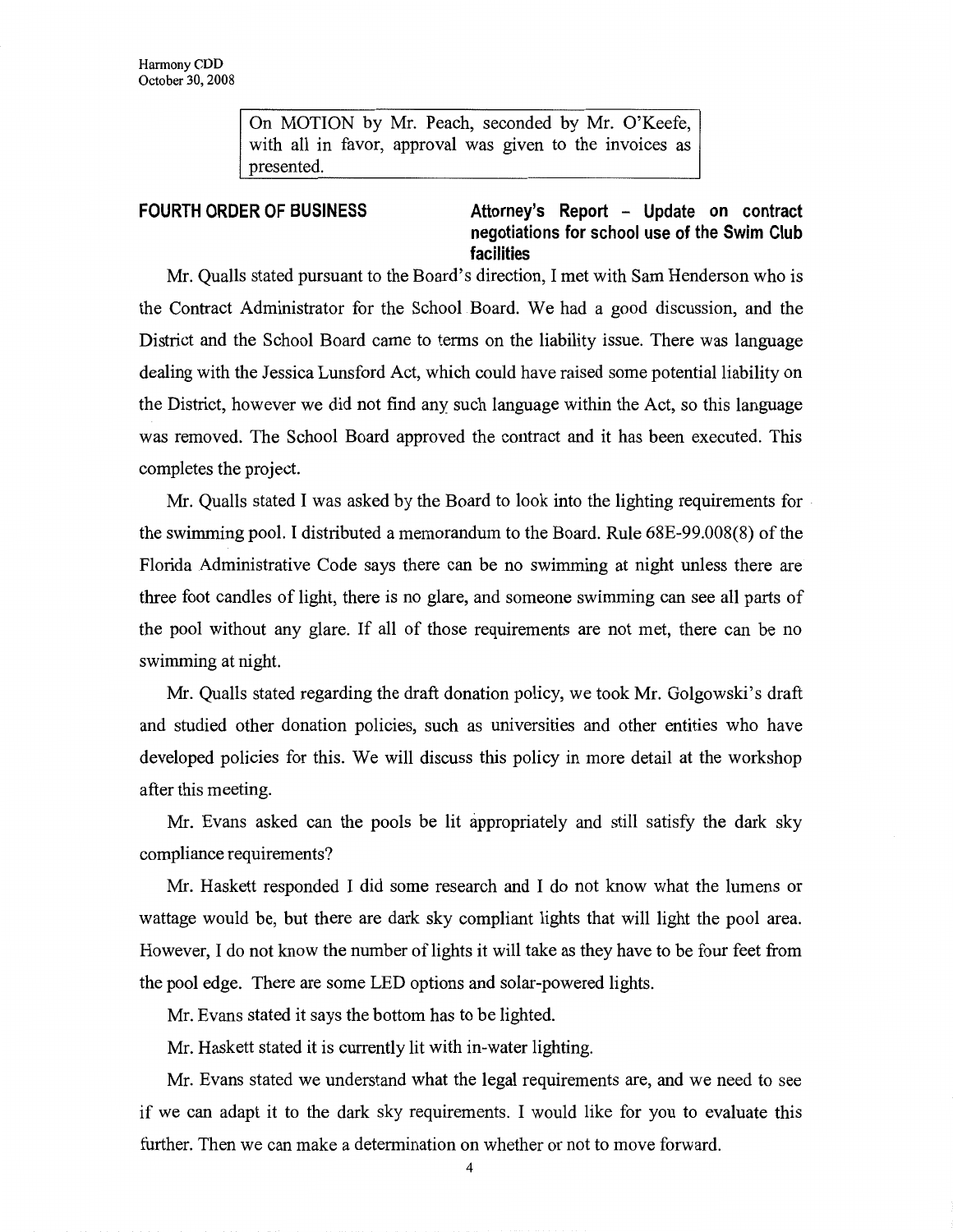Mr. Haskett stated we will provide a proposal for the next meeting.

Mr. Peach stated on the last page regarding the required posting of rules and regulations, I imagine most of those are already posted in the signage that is out there.

Mr. Haskett stated yes, it is more in depth than what is required.

#### **FIFTH ORDER OF BUSINESS Engineer's Report**

Mr. Boyd stated I will get with Mr. Haskett on the lighting requirements. We will monitor the light levels when the pool light is turned on because this will reduce the need for additional lighting.

Mr. Boyd stated as we are entering the dry season, as part of our ongoing duties, we will look at the control structures of all the ponds as the water levels come down to make sure they are clear and operating properly. If we discover anything, we will report that to you.

### SIXTH ORDER OF BUSINESS Developer's Report

Mr. Haskett stated last month I presented a proposal from A Cut Above tree service for tree pruning and I invited Mr. Hank Stansell to speak to the Board and answer any questions you may have.

Mr. Stansell stated I have some materials about my company that I will distribute to you. We had the opportunity to work out here when Harmony was being developed. It is an honor to be associated with this community because it is a beautiful property. We worked on the lake and many of the street trees already. You had a lot of trees installed and many of them still have the bracing on them. What I think you are looking for are some Arborists to come in, look at the problems and address them right away. There are lights being blocked and some sidewalk issues. If you have proper care, you will protect your investment and will see a greater return on your investment. We want to protect these trees. A tree is planted in front of every house and that is not a natural way for trees to grow. We can deal with this, but it will require some extra care. When the sunlight hits these trees from all sides, they tend to get wider than taller. We practice some of the latest technology in trimming these trees. We work very closely with Dr. Ed Gilman from the University of Florida, who he wrote the book on trimming. Much of this is fairly new, which is why continuing education is important. All of my crew members participate in continuing education and I encourage it. I concentrate on property management and deal with HOAs, shopping centers, new construction, and tree protection. We have been in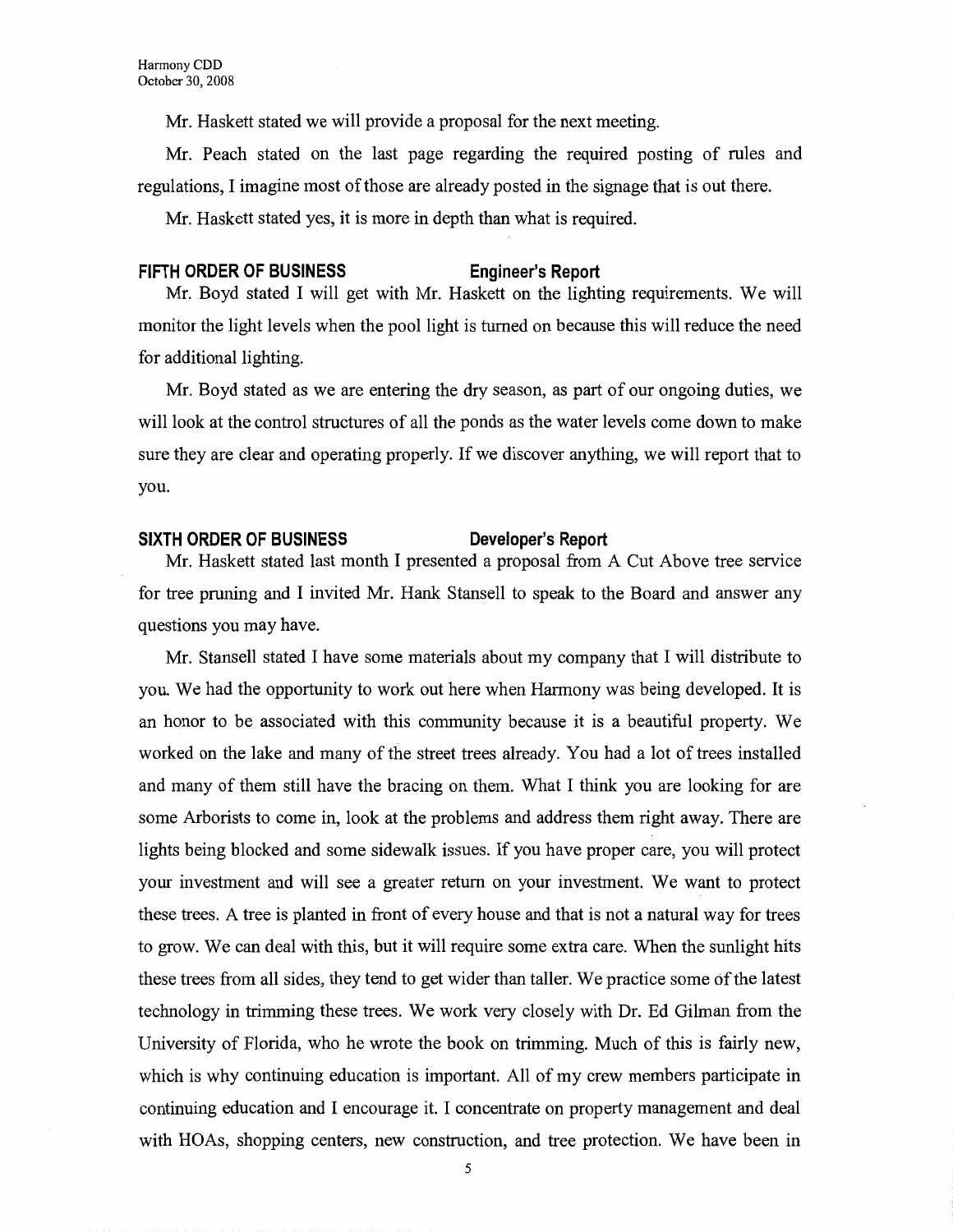business for 22 years and think we can help your community. I structure my prices on an hourly rate since most of my clients operate on a budget. We structure our pruning schedules as the budget permits, and then it is up to us to prioritize what needs to be done. The biggest concern in a community like this is liability. We want to keep the community safe and this is always our number-one priority. If there is a stump in a playground, that is a liability issue. If roadway signs are blocked, that is a liability issue. If roadway lighting or parking lot lighting is blocked, that is a liability *issue:* Maintenance is very important. I recommend you have an Arborist come in once or twice a year, but you want to be consistent in having an Arborist come in with a tree crew to perform some tree work.

Mr. Evans stated I am not enthusiastic about an hourly contract on any scope. We know how many trees we have. This is your field of expertise. You can look at the trees, identify the number of trees, the size of the trees and the scope of work that needs to be done and you can quote a proposal based on this scope. Then we can decide if we want to phase it, when we want to do it, how much time it is going to take, whether it will include disposal of all tree trimmings and what you are recommending as far as type. We originally were looking to maintain the asset in the event of a hurricane. Many of these trees have never been pruned or thinned. We want to look at it from a number of the aspects that you have already mentioned. I think for us to really understand the magnitude and whether we can afford it or we do it in phases, we need to prioritize and look at the time of year this needs to be done; no matter if it is a December element or a May element or a combination.

Mr. Stansell stated cleanup is always included and we are very thorough about that. We keep things cleaned up and do not leave things overnight. In Florida, we can trim anytime but the trees are approaching a dormant stage now, so this is an excellent time to trim them. You will get more for you money by trimming in the winter months because leaves are down and you can see what you are pruning. We want to encourage upward growth and every tree is different. I will spend 10 minutes on one tree whereas another one will take an hour. That is why I try to stay with hourly rates. You do not know me or my company, and you may worry you will not get a frill hour's worth of work. This is why I included references, and I have worked with some of my references for 20 years. Sentry Management is one of our biggest accounts and they are the largest property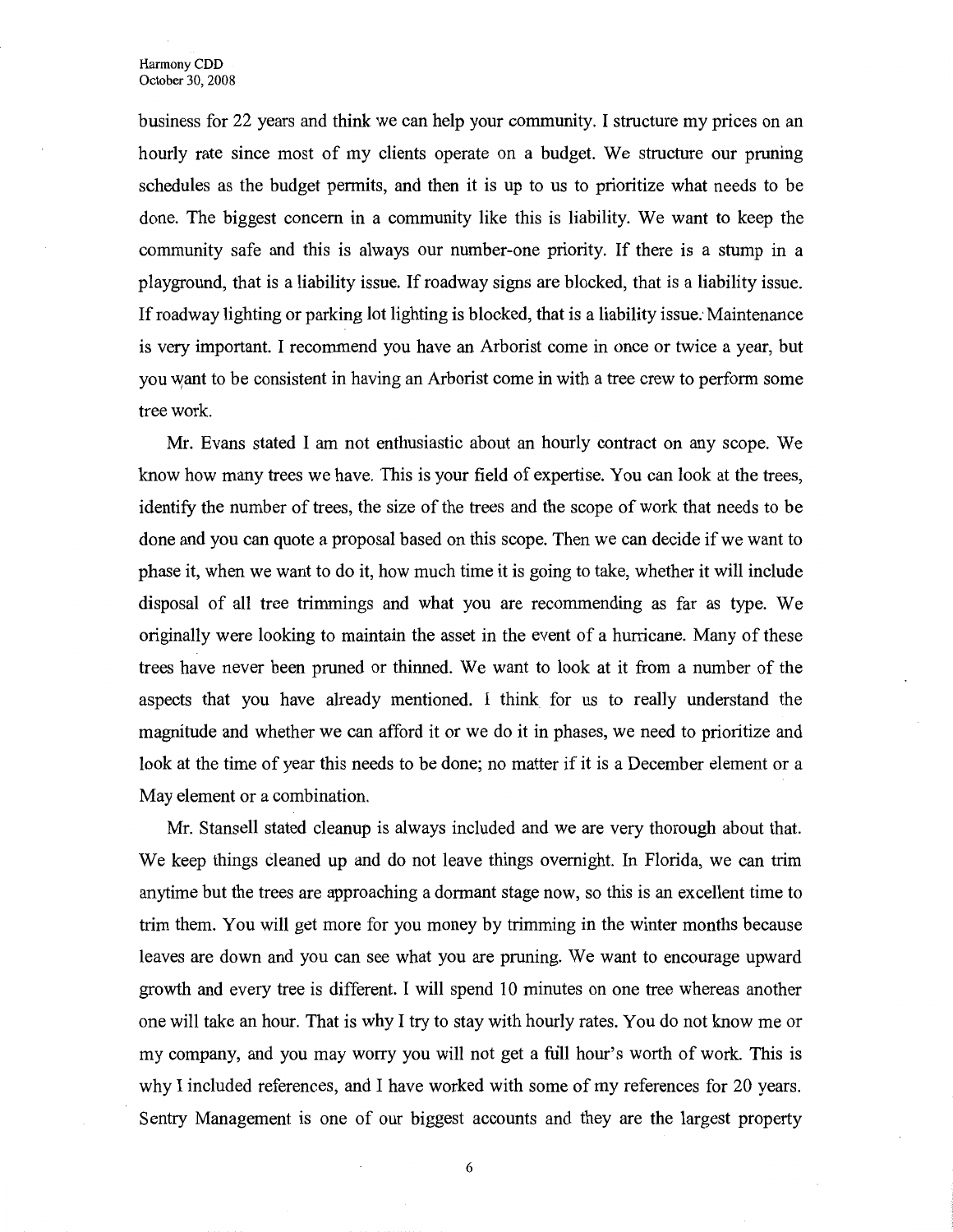management company in the southeast area. I do not have customers; I have a clientele base. I work with the same people year after year and I am anxious to work in this community.

Mr. Evans stated this proposal is for 10 days at a flat amount but it does not identify what you are going to accomplish. It does not identify "x" number of trees or what roadways you are going to prune. I want a more detailed scope, with the number of trees you will prune and everything you feel you can accomplish within this timeframe. It needs to be more fully defined.

Mr. Stansell stated in two weeks we can accomplish everything. We will trim every tree in Harmony. We will also take care of the park areas as well as all of the common areas.

Mr. Evans stated I need to have that identified in the proposal.

Mr. Stansell stated I can re-word the proposal to indicate it will include every street tree in Harmony.

Mr. Evans stated we need to tighten up the scope so we understand what we are getting and what the timing is.

Mr. Stansell stated it does not have to be done in the winter but it is the opportune time.

Mr. Evans stated we recognize that we need to take some action to preserve the assets we have. I think you should get with Mr. Tome, Mr. Haskett or Mr. Golgowski to expand the scope, identify the trees, the timing, and detail the scope of what needs to be done. Some trees may need more attention than others. I want to know more than you will be out here trimming trees for ten days. It is a matter of detailing the proposal so we know what we are looking at. Then when we have to do this in a year, we will have a better understanding of what needs to be done.

Mr. Stansell stated we want to make an impression at the entrance and make sure it is looking great as people drive in. If there are any dead trees, they need to be removed.

Mr. Evans stated we also have a Landscape Agreement with REW to perform a certain scope related to the trees and a certain level of trimming, so we need to make sure there is no duplication of service. One can pick up where the other one leaves off.

Mr. Stansell stated we were out here several months ago and we saw uprooted trees and some that need to be replanted. Some trees were purchased that are not the best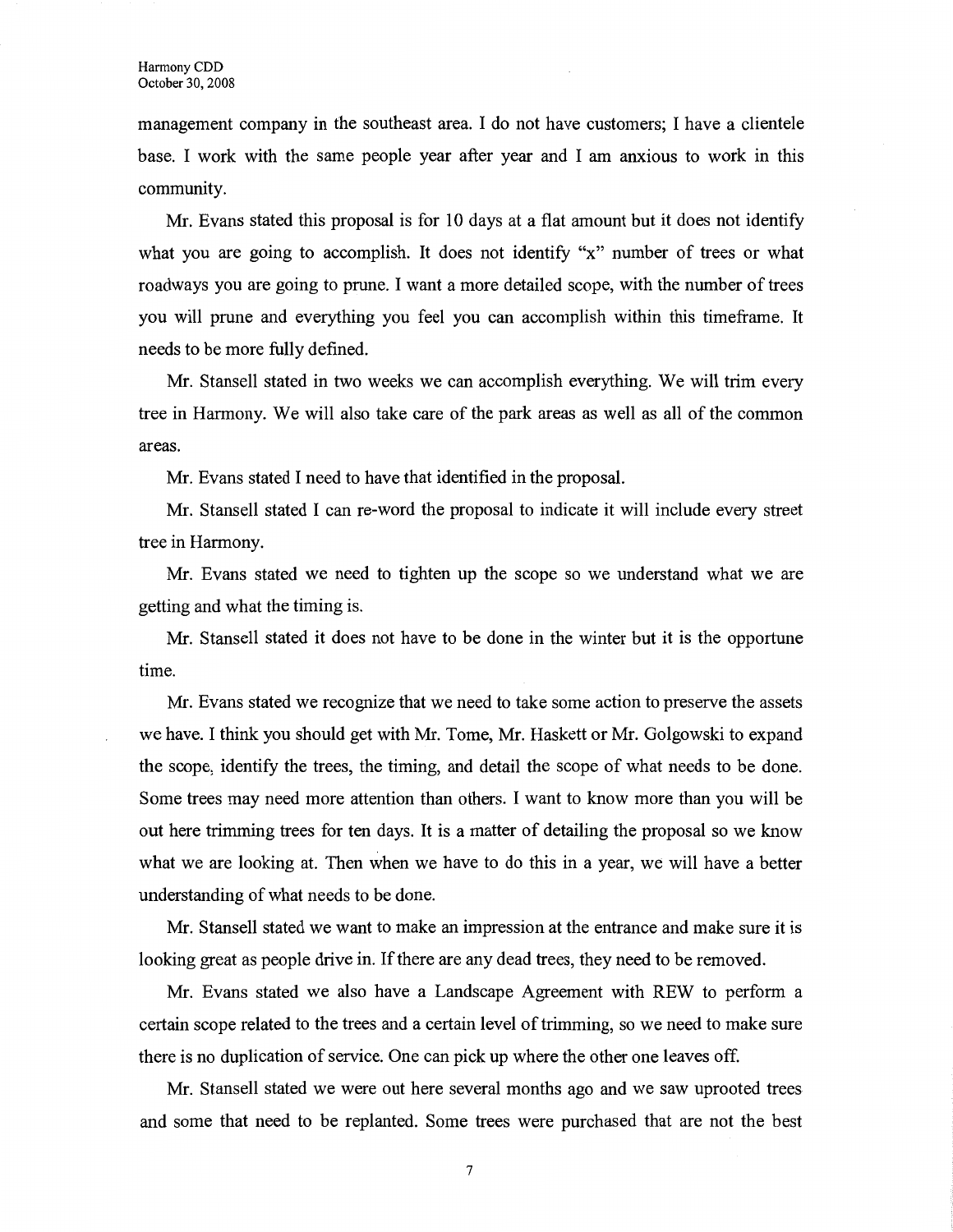specimens. We want to help you with all aspects. We know you are working with a landscaper. I do not know if they have a certified Arborist on their staff, but it is a good idea to get an Arborist involved in what is going on. Some of the investments you have already made have been diminished because of the lack of tree care. We want to alleviate this problem.

Mr. Peach stated we trim the trees once a year in my neighborhood at the request of the School Board because when the school buses come through with low trees, it causes a problem for the buses. In the process we have had better success in terms of storm damage because trimming them has helped. I think we need to do it from that standpoint. I had the same comment as Mr. Evans regarding the relationship with REW, to make sure we do not pay for things twice or do not do something we should not be doing.

Mr. Stansell stated most landscapers trim the tree to a certain height from the ground because they cannot get up on a ladder. That takes care of the lower branches hanging over the sidewalk, but you want to look at the entire tree. Some simple things that can be done to make sure the tree will last its lifespan. Many trees such as Live Oaks, can live 300 years, but when they are planted in areas that do not get the proper care, they live half that time. Other specimens, such as Laurel Oaks, live 35 to 50 years. You are making an investment in a tree that will last only 20 years and we want to keep this from happening. We want them to live a long, full life.

Mr. Evans stated I will ask for you to define your scope a little better.

Mr. Stansell stated I will make arrangements to get with Mr. Haskett and we will get a better definition for you.

Mr. Evans stated we are looking for you to define the scope and match the price in your proposal.

Mr. Stansell stated we will work with you. I would love to work in this community. It is a great community and I encourage you to contact our references.

Mr. Haskett stated at the last meeting, I was asked to get a quote for shade structures for the Swim Club. Shade Systems quoted a price of \$5,487. I indicated at the last meeting there would be a price range of \$4,800 each for two structures. We were able to reduce the cost since this is a 10 x 30 structure, cantilever type that will not disrupt the pavers on the deck but will go along the edge. The color will be hunter green with white supporting posts. It will cost an additional \$1,200 for permitting, inspections, footers and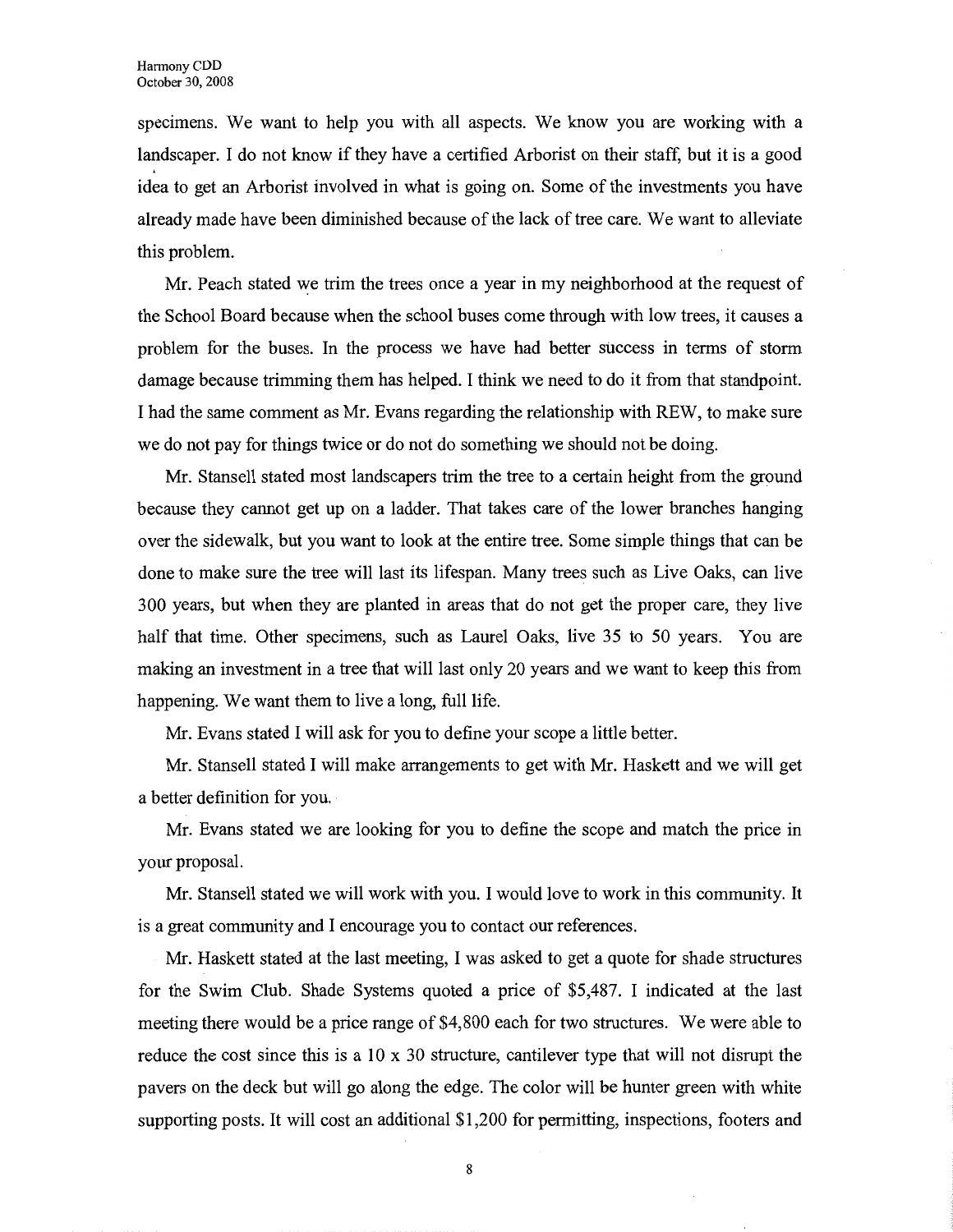assembly, based on past products we have used in Harmony. There is a delivery time of four to six weeks. I originally considered two 12-foot or 15-foot structures, which were \$4,800 each, but this is a larger structure at a lower cost. It will be placed on the other side of the fence outside this room, running north and south on the west side of the pool deck. That is where the majority of people try to catch some shade and it is away from the pool edge.

Mr. Peach asked how long is the warranty?

Mr. Haskett responded 10 years on the fabric and 20 years on the framework.

Mr. Golgowski asked are there other white structures? Will this match? I am thinking about cleaning.

Mr. Haskett responded there are other options for colors, but the trellis out there is white and I tried to mimic that color.

Ms. Snyder asked what is the material?

Mr. Haskett responded it is a fabric called Cool Net.

On MOTION by Mr. Peach, seconded by Mr. Golgowski, with all in favor, approval was given to purchase the shade structure in the amount of \$,5487, as described.

Ms. Snyder stated I noticed the security cameras were up.

**Mr.** Haskett stated they have been installed and are operating well. There have been no issues so far. There is a broad range of the parking area and the building itself that are covered.

### **SEVENTH ORDER OF BUSINESS Monthly Boat Report**

Mr. Golgowski reviewed the monthly boat report as contained in the agenda package and is available for public review in the District Office during normal business hours.

Mr. Golgowski stated we budgeted this year to have the dockrnaster on a full-time basis so we can provide service more regularly in the area. I think it is time to do this. There are various options for doing this.

Mr. Moyer stated there are two viable options. One is if the District hires the employee and then goes through the process of being responsible for this employee. The other option is for Severn Trent to provide for this under their management contract. I spoke with staff at Severn Trent and they are willing to do this. The employee would be subject to all of the ethics requirements Severn Trent has, which we would expect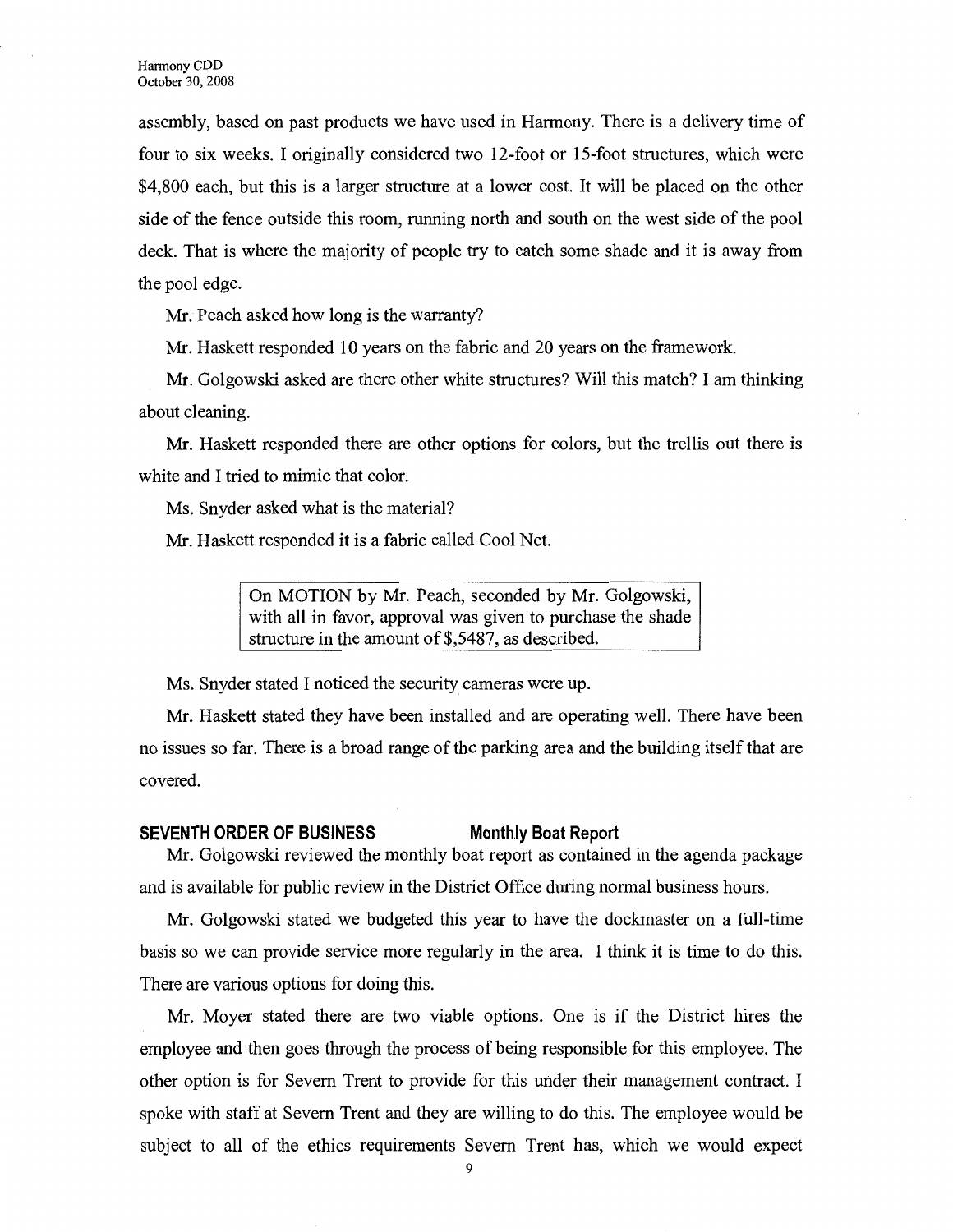anyway and we would have similar requirements, such as drug testing and everything they do for new hires. If the Board is comfortable with this, Severn Trent is amenable to bringing him on board. All we require from the Board is authorization to do this and amend the management contact to cover the costs.

Mr. Golgowski asked you would you be able to offer health insurance and other benefits?

Mr. Moyer responded yes, they have very good health insurance.

Mr. Evans asked are all the boats operational?

Mr. Golgowski responded we been having some control problems with the pontoon boats in particular. We have one emergency boat with a green gas-powered engine that has some issues right now and I am not sure if it is still under warranty. Mr. Belieff thinks it is 60 days out of warranty. They attributed the problem to being stored out in the elements which is hard on the components. I do not know if we can modify the canoe racks to get that boat under cover, but it might be something to look into. All the equipment sits out in the weather.

Ms. Snyder stated it seems like there are two to four times the number of people on Friday, Saturday and Sunday. Would the employee be required to work those days and part-time the other days?

Mr. Golgowski responded I would think so. He would be responsive to the demand. I think we want to set a schedule for him that we are comfortable with.

Mr. Evans asked what is our next step?

Mr. Moyer responded the Board would have to authorize me to proceed to have Mr. Belieffhired by Severn Trent and to amend the contract appropriately. We will bring the paperwork to you for ratification. We can start this process right away.

Mr. Evans asked on an annual basis, are our peak periods typically the summer months?

Mr. Golgowski responded yes. However, the cooler months are busy as well. We have more residents in the winter so there can be increased activity then. It seems like we have more fishing at the beginning and the end of the day during the summer months and more general boating activity in the winter months.

Mr. Evans asked will the full-time person be responsible to oversee the maintenance of the boats as well as overseeing the entire boating operation?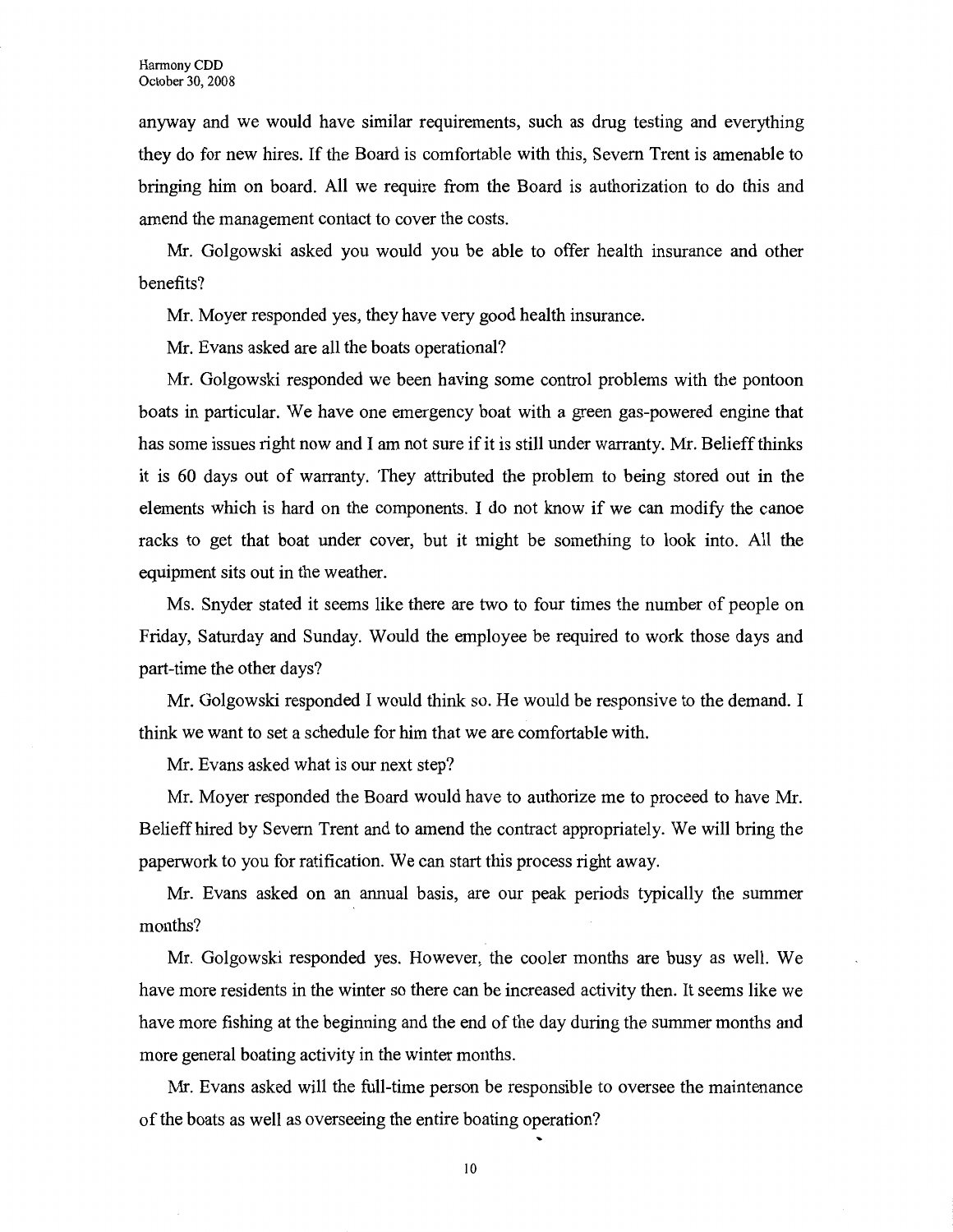**Mr.** Golgowski responded yes.

Mr. O'Keefe asked since Mr. Belieff is already working, what happens to him? Does he stay part-time?

Mr. Golgowski responded I recommend bringing him on full-time.

Mr. O'Keefe stated instead of having another person come in, we will have two people and will designate Mr. Belieff as the full-time person.

Mr. Golgowski stated the budget allowed for a full-time person and an assistant on call.

Mr. O'Keefe stated if we upgraded Mr. Belieff to full-time, then we will be looking for someone part-time.

Mr. Golgowski stated it would not be even part-time. It is just on an as-needed basis to have someone who is available and trained.

Mr. O'Keefe asked would it be a problem with Severn Trent to add the part-time person?

Mr. Moyer responded no, but you might want to consider putting a notice in the community to see if there is anyone who would volunteer to do this. We can offer to pay them, but I think it makes sense to have someone from the community.

Mr. Peach stated it makes more sense for Severn Trent to employ the dockmaster. I would be very broad in the job description for this position. If we are going to have someone here full-time and he is the first person we will have, I want the maximum flexibility. Rather than defining dockmaster, you might want to make it broad enough so you can use him in other roles, especially in the quieter winter months. We talked before about having someone full-time, but we have never had that capability, so we should maximize the use of this individual.

Mr. Evans stated that is an excellent idea.

On MOTION by Mr. O'Keefe, seconded by Mr. Peach, with all in favor the District Manager was authorized to proceed with Severn Trent hiring Thomas Belieff for the full-time dockmaster position and to amend the management services contract to include this position at cost.

# **EIGHTH ORDER OF BUSINESS Supervisor Requests**

Ms. Snyder stated last month I asked about the KUA invoice for \$3.50.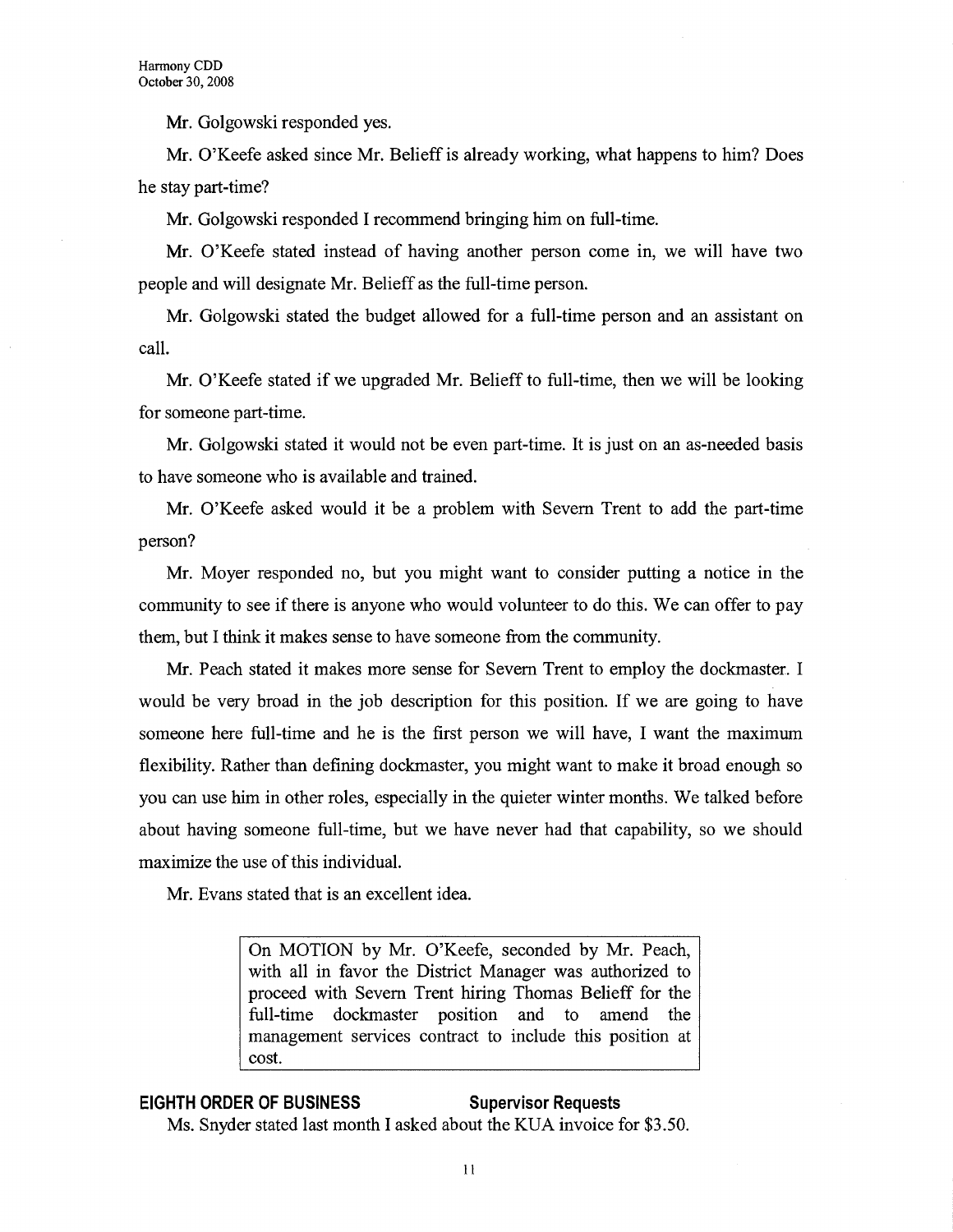Ms. Burgess stated it is a monthly base fee for irrigation, so it is a fixed fee every month.

Ms. Snyder stated there was no usage. I want to be sure it is connected to something.

Mr. Haskett stated it is for one of the park areas and they may have shut off the irrigation during the heavy rains.

#### **NINTH ORDER OF BUSINESS Audience Comments**

Ms. Kerul Kassel stated at the last meeting we talked about the high school swim team using the pool without an agreement. Do we need an agreement or do we need to pursue that?

Mr. Evans asked has anyone contacted the school regarding their use? The agreement in place is for the School Board for the use of the Swim Club.

Mr. Qualls responded it is with the School Board and the Harmony CDD, and it specifically mentions the two-week period for kindergartners and first graders. There may be a way to add an addendum for the high school.

Mr. Evans stated please check with their legal counsel and let them know the high school is currently utilizing the Swim Club for the swim team and we would like for them to amend the agreement to include this use. You already have liability issues addressed.

Ms. Kassel asked what can we do in terms of reciprocity of facilities? If we are letting them use our pool, we should have an agreement during non-school hours or during nonschool activities to use the tennis courts or basketball courts or soccer fields. People have been locked out or told they cannot use the facilities at the school. I feel it is only fair. As residents, we are paying for use of the Harmony facilities as well as for school facilities, so I am wondering how reciprocity can be pursued.

Mr. Tome responded there is no formal agreement for use of the tennis courts, but an understanding.

Mr. Carl Fsadni stated we were told not to use them for insurance purposes. They do not want any liability issues if one of the residents gets hurt.

Mr. Evans asked who made that statement?

Mr. Fsadni responded one of the sheriffs who monitors the grounds.

Mr. Evans stated I will ask about that.

Ms. Kassel asked is the pool shade a permanent structure?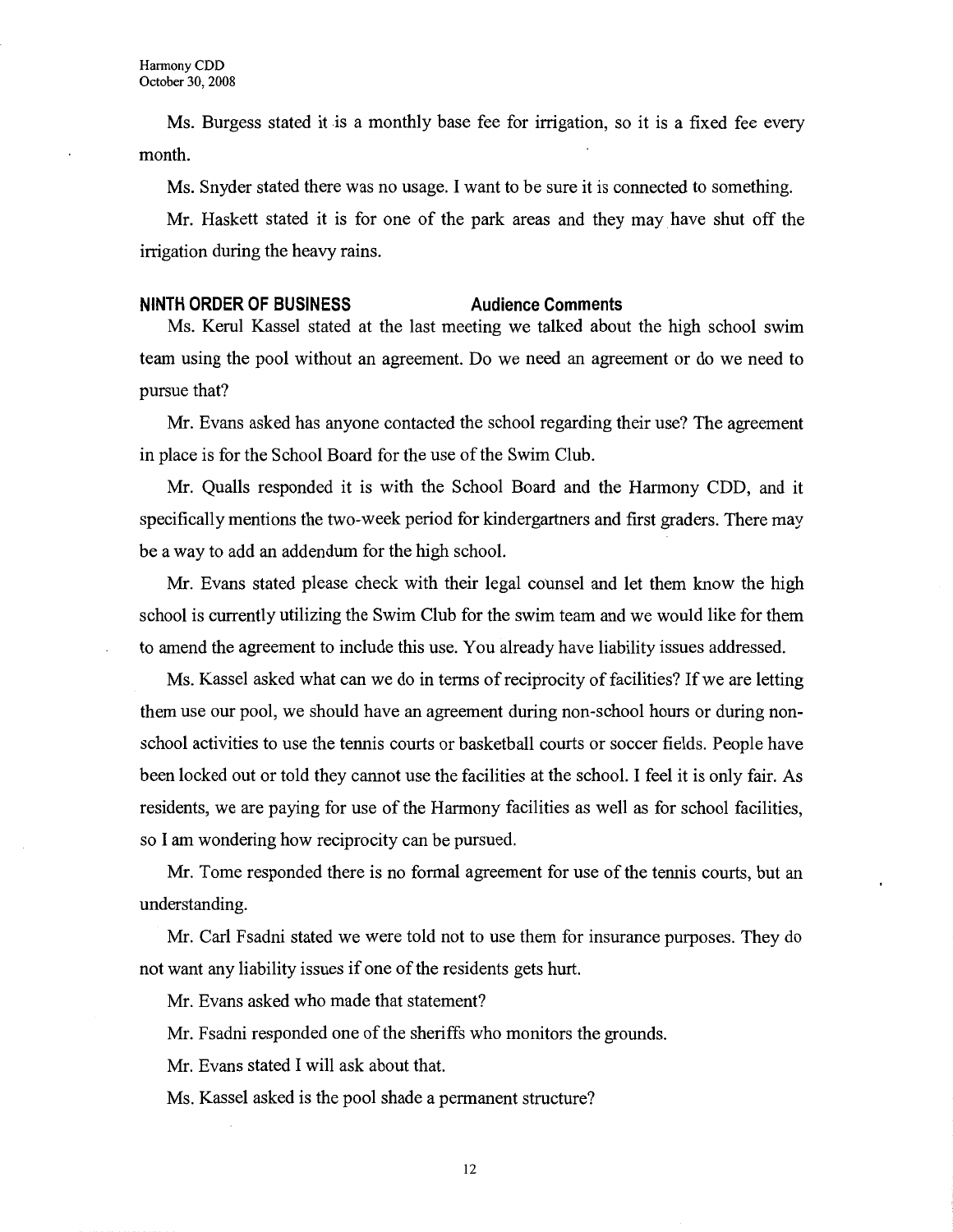Mr. Haskett responded it is similar to the shade structure over the playground equipment at the new school. You see it at various governmental parks. It is fabric pulled over a skeleton system of metal.

Ms. Kassel stated I am not seeing a hurricane rating for this structure.

Mr. Haskett stated it exceeds all hurricane ratings. This system is easy to disassemble and take off the fabric within a matter of minutes. We have a policy in the community to take off the fabric with an impending hurricane.

Ms. Kassel asked are we required as a governmental entity to get multiple quotes for services?

Mr. Qualls responded if a certain threshold is exceeded, which varies depending on the type of service. For a contract for services such as tree pruning, it is a category four threshold, and the contract would have to exceed that dollar amount. If it does, then we have to go through a public procurement process. We are not close to that threshold.

Mr. Moyer stated we budgeted \$15,000 for tree trimming for this year so it will be well under the bidding threshold.

Ms. Kassel stated this is like putting a cart before the horse where this guy comes in to make a proposal, yet we do not know what we need. If we knew what we needed, then we could state what we need and then ask him for a proposal. It does take an experienced Arborist to know what we need, but would it be financially prudent to find out the scope of work that we need and then go out for quotes to get a comparative analysis? My request as a resident is to determine the scope and to get a number of other quotes so that we can feel we are hiring the best company. This guy may be the best, but without having some comparison, we do not know that.

Mr. Evans responded we asked him to expand and define his scope of services so we can evaluate it. I want to point out this section of the agenda is for audience comments and is not a bilateral debate. We appreciate your comments, but this is not a joint meeting. I will ask you to make your comments and we will operate within the framework we established, just like the City Council and the County Commission does. When we have audience comments, the purpose is for you to make comments, not to have a joint meeting. If you have comments, you may make your comments and we will take them under advisement. This is not for questions; it is for comments. We have taken the position to open the meeting for comments to have more dialogue, but it is not going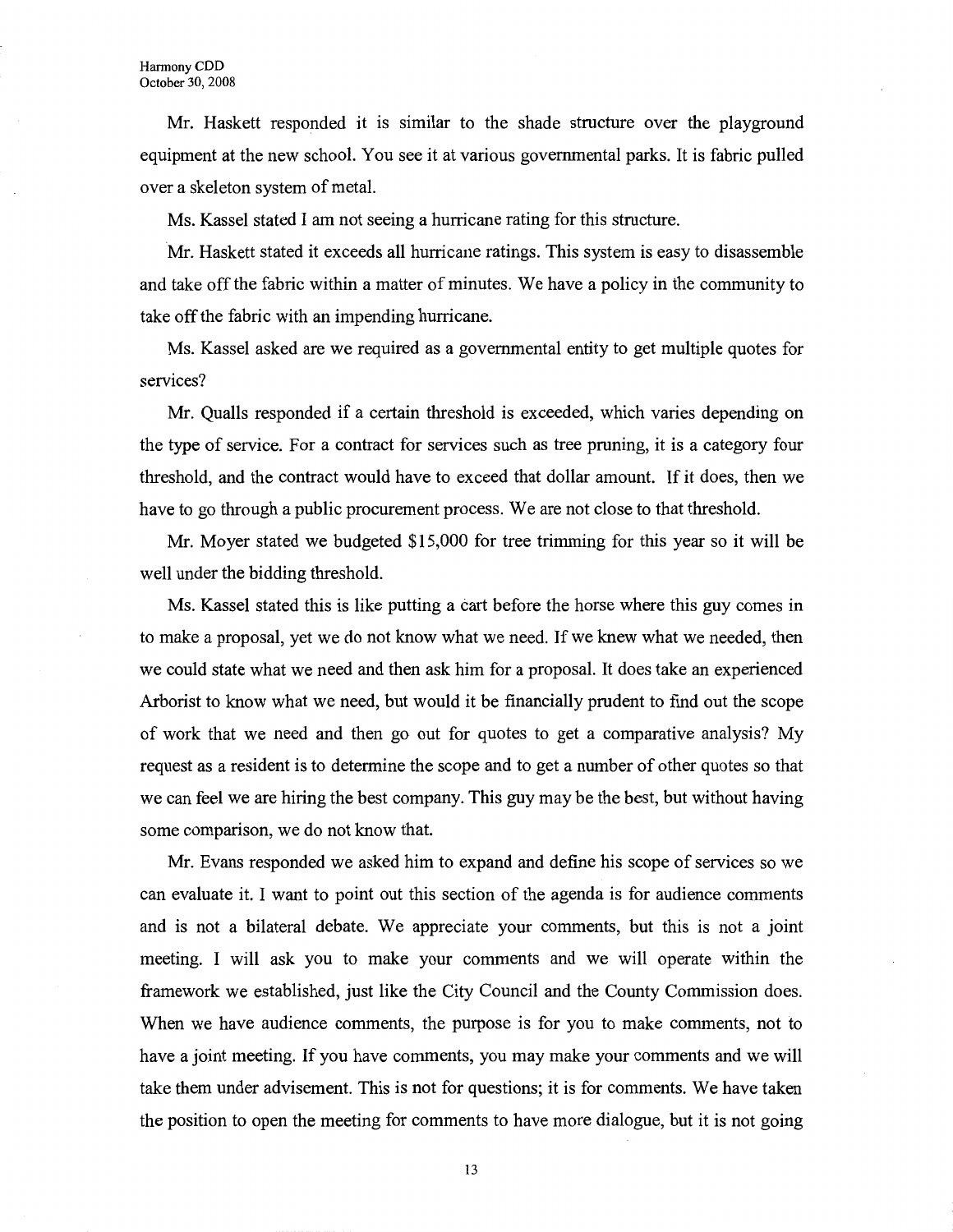to be a 30-minute discussion. It is for audience comments. We will take your comments in three minutes. It is the Board's responsibility to address these issues. The purpose for having public meetings is for the public to see these meetings in the Sunshine, but it is not for group dialogue. It is not a bilateral meeting.

Ms. Kassel stated I did not hear anything regarding something in the minutes about a contact being given to the Sheriffs Office as to who will be notified if something goes wrong on CDD property. There will soon be residents on the CDD Board and it will be helpful for the residents to have some guidance in terms of the Sunshine law and what is and not allowed.

Mr. Evans stated there will be a full indoctrination for those who are elected once they are sworn in, and they will be provided a substantial amount of information regarding the Sunshine law and proper procedures for the Board and the District.

Mr. Fsadni asked was there any further mention about the deposit and how it was going to \_be handled for the boats? One method had a setup fee of \$4,000 and I mentioned PayPal was substantially less. I wondered if there was any follow up.

Ms. Burgess responded we did get the information for PayPal, but we have not had the opportunity to research everything and look at other companies to compare.

Mr. Fsadni asked is there any difference between having a full-time versus a part-time person working for the development? For part-time employees, do they get health care benefits?

Mr. Moyer responded part-time employees are. not generally eligible for health benefits. Full-time people are entitled to benefits.

Mr. Fsadni stated we just heard the discussion on the boats and having more people using the boats on the weekend. If you have two or three part-time people working, you would have the coverage, but not the added expense of having benefits.

Mr. Moyer stated one thing lacking with part-time people is someone taking ownership of the program. I like the idea of having a full-time person who is responsible for the program. If you have three or four part-time people, someone needs to supervise them. We have wrestled with this for some time in this District with no on-site field management personnel for the District. I think Mr. Peach's comment is appropriate. We do not want to define the scope so narrowly it makes him merely the dockmaster. In my way of thinking, he will be the on-site field manager for the CDD and part of his